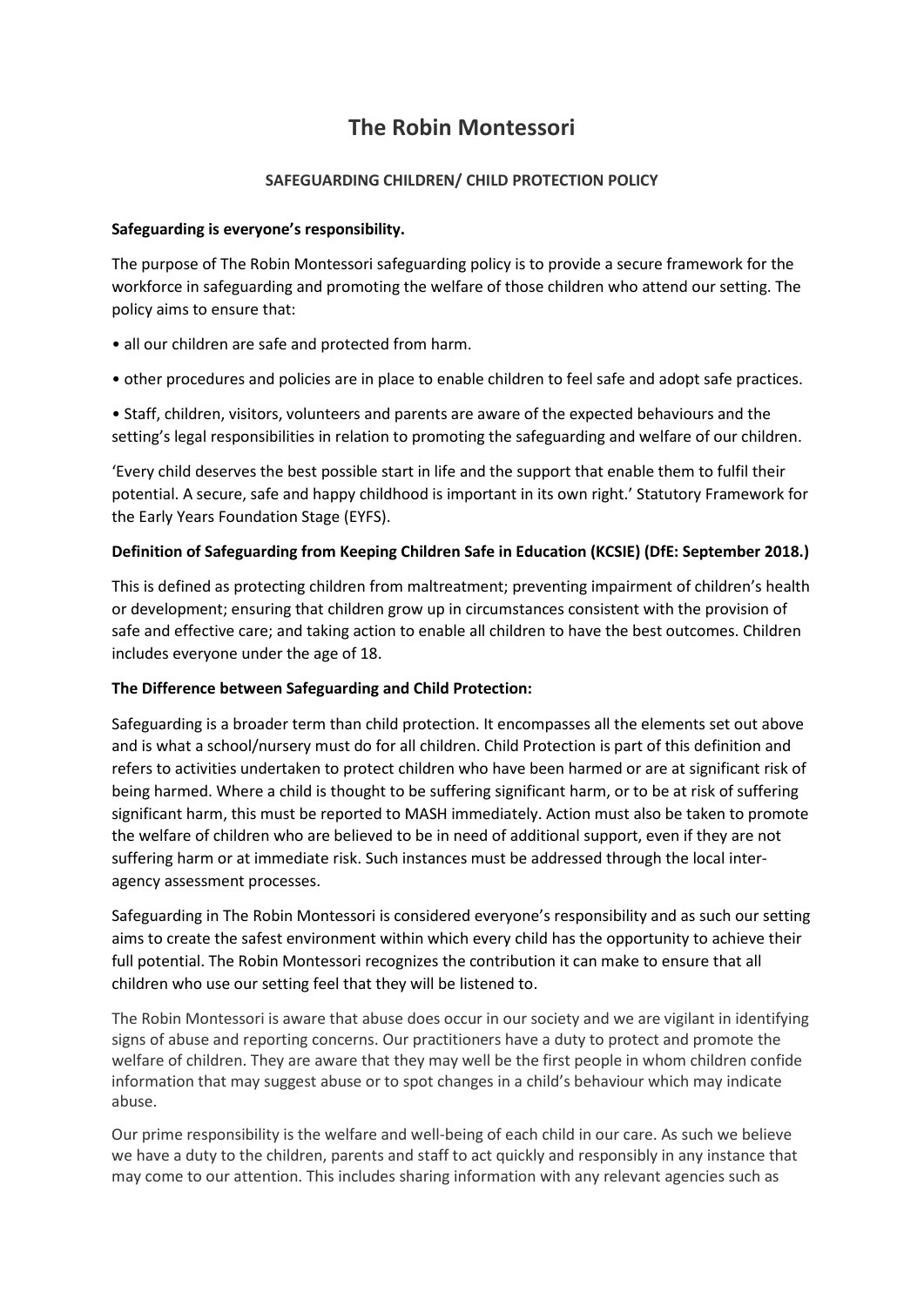local authority services for children's social care, health professionals or the police. All staff will work with other agencies in the best interest of the child, including as part of a multi-agency team, where needed.

This policy ensures that all staff in our school are clear about the actions necessary with regard to a child protection issue. The Nursery fully recognises its responsibilities for safeguarding and protecting children. The Policy is written in line with the following government documents: 'Working Together to Safeguard Children 2015' and 'Keeping Children Safe in Education, September 2016' and What to do if you're worried a child is being abused – March 2015'. A copy of these documents is kept on the premises.

# **Types of abuse and particular procedures followed**

The signs and indicators listed below may not necessarily indicate that a child has been abused but will help us to recognise that something may be wrong, especially if a child shows a number of these symptoms or any of them to a marked degree. All members of the staff are required to be aware of the different types of abuse listed below.

# **What is abuse?**

Abuse is a form of maltreatment of a pupil. Somebody may abuse or neglect a child by inflicting harm, or by failing to act to prevent harm. They may be abused by an adult or adults or another child or children. (Working Together to Safeguard Children. HM Government, 2015

# **Physical Abuse**

This can involve hitting, shaking, throwing, poisoning, punching, kicking, scalding, burning, drowning and suffocating. It can also result when a parent or carer deliberately causes the ill health of a child in order to seek attention through fabricated or induced illness. This was previously known as Munchausen's Syndrome by Proxy.

#### **Emotional Abuse**

Emotional Abuse is where a child's need for love, security, recognition and praise is not met. It may involve seeing or hearing the ill-treatment of someone else such as in Domestic Violence or Domestic Abuse. A parent, carer or authority figure is considered emotionally abusive when they are consistently hostile, rejecting, threatening or undermining toward a child or other family member. It can also occur when children are prevented from having social contact with others or if inappropriate expectations are placed upon them. Symptoms that indicate emotional abuse include:

- Excessively clingy or attention seeking
- Very low self-esteem or excessive self-criticism
- Withdrawn behaviour or fearfulness
- Lack of appropriate boundaries with strangers; too eager to please
- Eating disorders or self-harm

#### **Sexual Abuse**

Sexual abuse involves forcing or enticing a child or young person to take part in sexual activities, whether or not the child is aware of what is happening. This may include physical contact both penetrative and non-penetrative, or viewing pornographic material including through the use of the internet. Indicators of sexual abuse include: allegations or disclosures, genital soreness, injuries or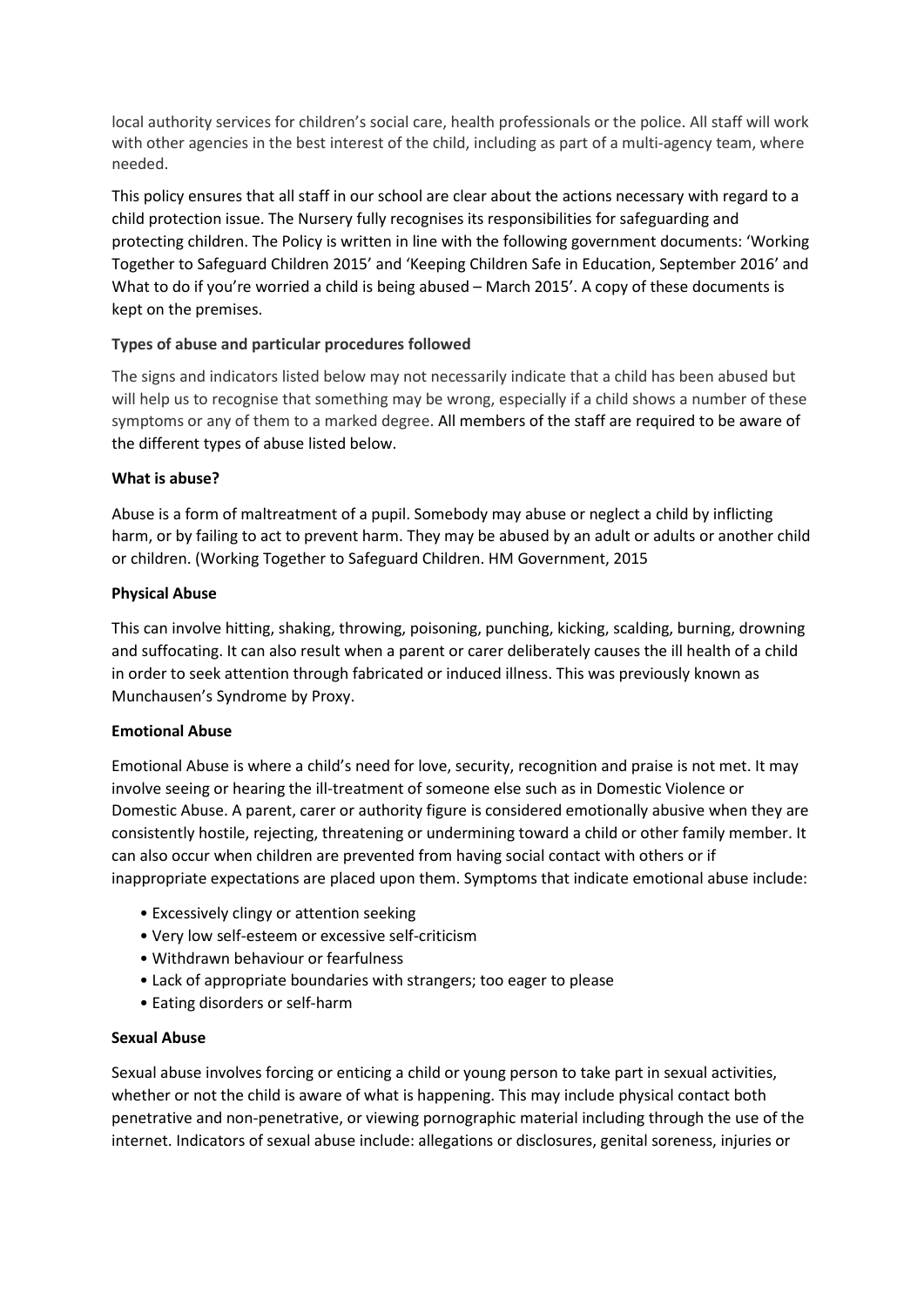disclosure, sexually transmitted diseases, inappropriate sexualized behaviour including words, play or drawing.

# **Neglect**

Neglect is the persistent failure to meet a child's basic physical and/or psychological needs which can significantly harm their health and development. Neglect can include inadequate supervision (being left alone for long periods of time), lack of stimulation or social contact. Neglect may also be shown through emotional signs, e.g. a child may not be receiving the attention they need at home and may crave love and support at nursery. They may be clingy and emotional. In addition, neglect may occur through pregnancy as a result of maternal substance abuse.

# **Recording suspicions of abuse and disclosures**

Where a child makes comments to a member of staff that gives cause for concern (disclosure), observes signs or signals that gives cause for concern, such as significant changes in behaviour; deterioration in general well-being; unexplained bruising, marks or signs of possible abuse or neglect that member of staff:

- listens to the child, offers reassurance and gives assurance that she or he will take action;
- does not question the child:
- makes a written record that forms an objective record of the observation or disclosure that includes:
- the date and time of the observation or the disclosure;
- the exact words spoken by the child as far as possible;
- the name of the person to whom the concern was reported, with date and time; and
- the names of any other person present at the time.

These records are signed and dated and kept in the child's personal file which is kept securely and confidentially.

The staff are introduced to the procedures for recording and reporting at induction and have termly review meetings.

Staff have monthly one to one supervision where they are provided an opportunity to raise any concerns they may have about the welfare of the children or the behaviour of another team member.

# **All suspicions and investigations are kept confidential and shared only with those who need to know. Any information is shared under the guidance of the Area Child Protection Committee.**

# **Making a referral to the local authority social care team**

A member of management contacts First Contact with all of the details recorded. First contact advises the management with what action to take next. The management take notes of the conversation and these are kept on record. A letter is then written to First Contact within 48 hours with details of the referral made. We keep a copy of all referral letters and notes of phone conversations.

Safeguarding and Welfare Requirement: Child Protection Providers must have and implement a policy, and procedures, to safeguard children.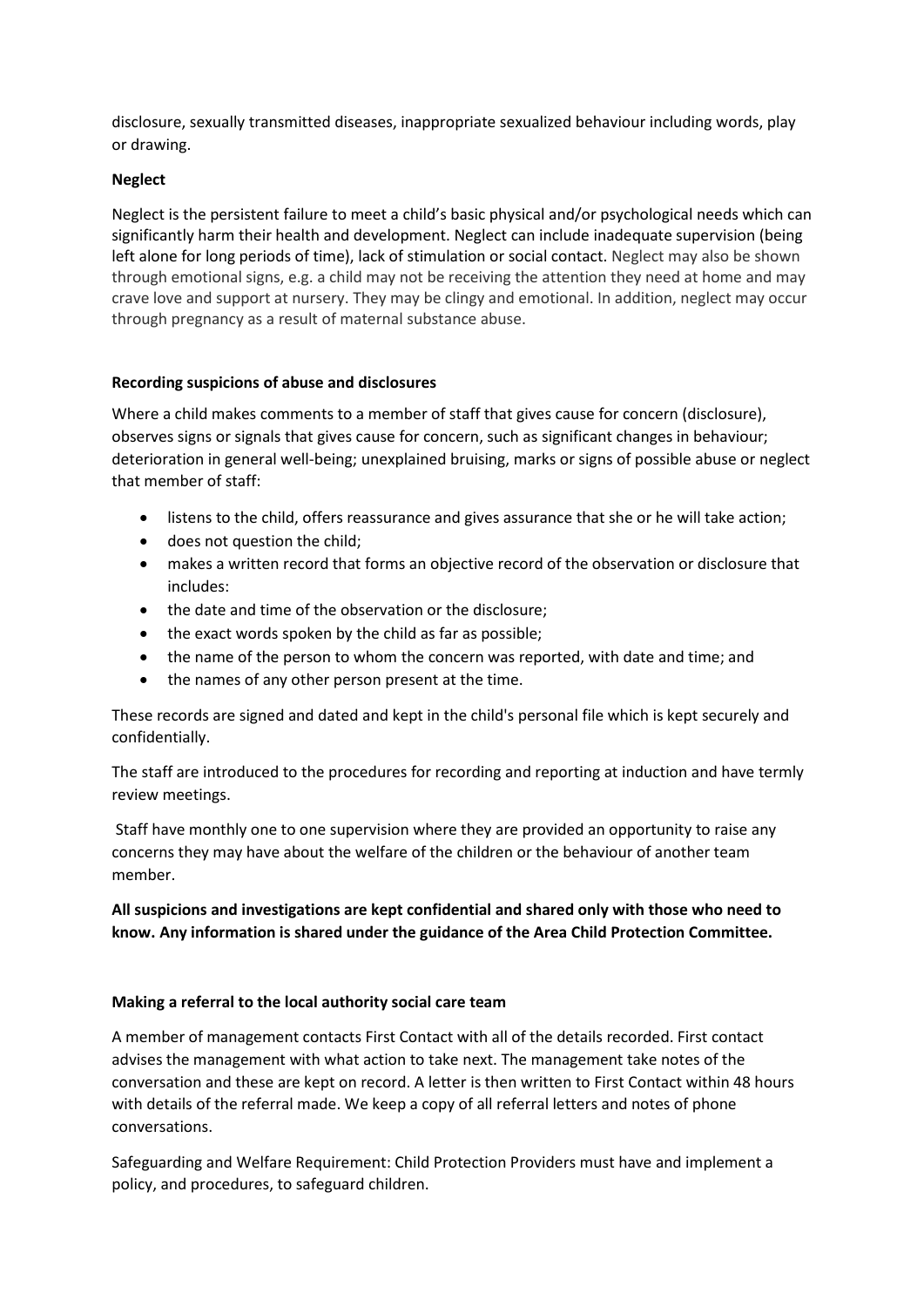# **Safeguarding Procedure**

We will follow the procedures set out by the Local Safeguarding Children Board and the Local guidance and take account the guidance issued by the DfE. We have a copy of 'what to do if you're worried about a child being abused' for parents and staff to be familiar with.

If we have any reason to believe that a child is subject to either physical, emotional, sexual abuse or neglect, we will immediately report any suspicions of abuse to: LBHF Children's services Front Door Tel: 0208 753 6600 Out of hours service: 020 8748 8588

Consultation and Advice about a child/young person resident in Hammersmith and Fulham:

For a discussion about any concerns you have regarding a child, please contact the Initial Contact and Advice Team (ICAT) in Hammersmith and Fulham, where you will get straight through to a Social Worker on:

- Tel: 020 8753 6610
- Out of hours: 020 8748 8588

For concerns about another professional or any complaint against you (or those in your home): You MUST inform the Local Authority Designated Officer (LADO). You should also inform Ofsted if the allegation is against you or any other professional. l Tri-Borough LADO: Kembra Healy l Email: Kembra.Healy@lbhf.gov.uk l TEL: 020 7641 7693, 07823 532 538

If we are seriously concerned about a child's immediate safety, we will dial 999.

External responsibilities and therefore details of any external personnel named below may be subject to change without notification to the school.

The Tri-Borough Local Authority Designated Officer (LADO)\* for referral and management of allegations against staff is: Kembra Healy – Tri Borough Safe Organisations Manager and Local Authority Designated Officer (LADO) Direct line telephone: 020 8753 5125 Email: Kembra.Healy@lbhf.gov. London Borough of Hammersmith and Fulham: 0208 753 5125/ LADO@lbhf.gov.uk

If the LADO is not available, please contact the Safeguarding Children's Team on 02087 533914 and ask to speak to a Duty Officer who can take your referral or assist with your inquiry.

We have a Designated Safeguarding Lead (DSL) who provides:

- Support to staff members to carry out their safeguarding duties
- is appropriately trained, with updated training taken every two years, has a working knowledge of LSCB (London Safeguarding Children's Board) procedures.
- Keeps detailed written records of all concerns, ensuring that such records are stored securely.
- will co-ordinate action in school, refer, liaise with Social Care and other agencies over suspected or actual cases of child abuse.
- notifies Social Care if a child with a protection plan is absent for more than two days without explanation
- ensures that the Safeguarding Policy is regularly reviewed and updated.
- ensures all staff who work with children receive appropriate training every three years, and in accordance with the requirements of the LSCB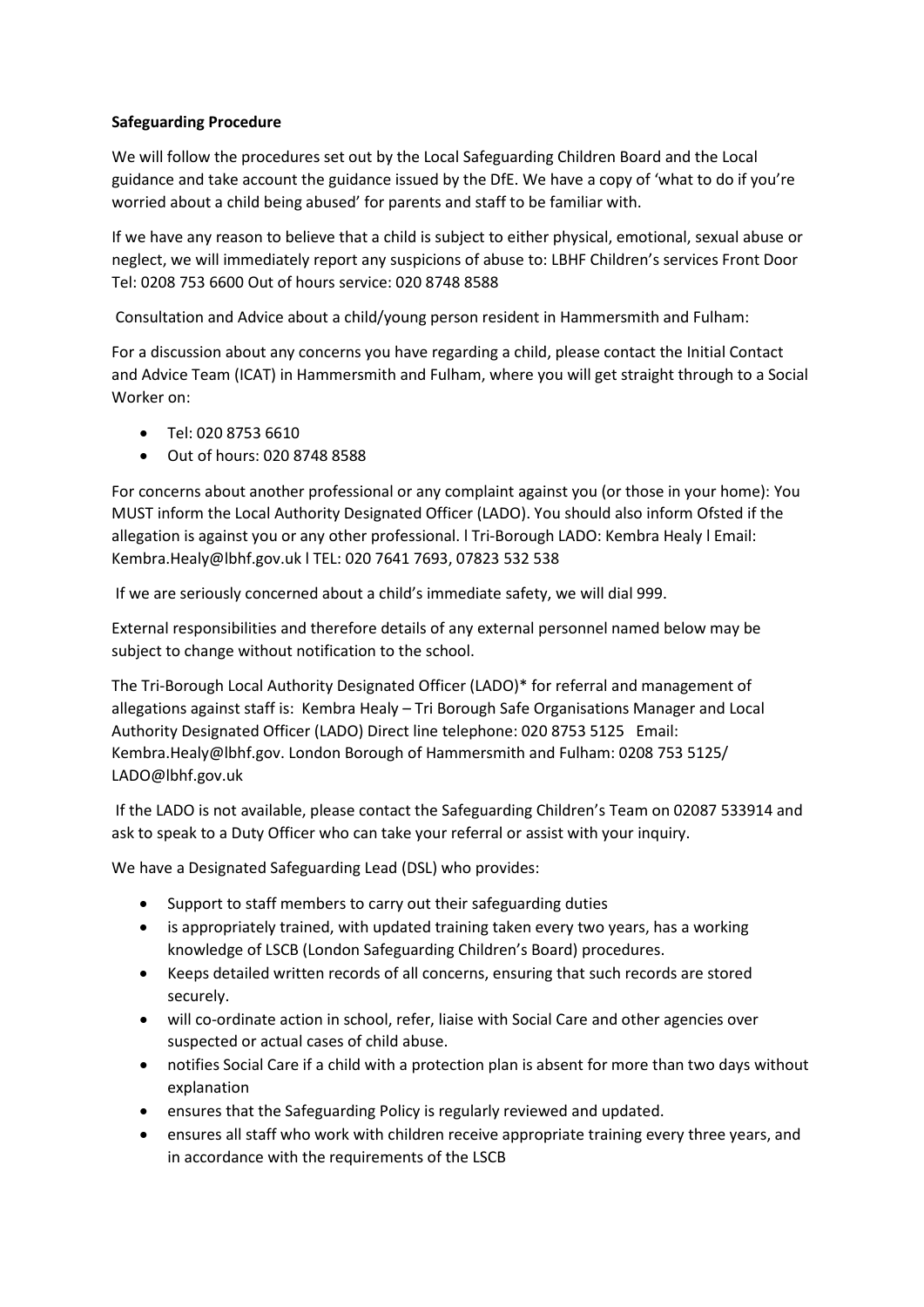The deputy designated person is appropriately trained and, in the absence of the designated person, carries out those functions necessary to ensure the ongoing safety and protection of the children. In the event of the long-term absence of the designated person, the deputy will assume all of the functions above.

We seek out training opportunity for all adults involved in The Robin Montessori Nursery to ensure that they are able to recognise the signs and symptoms of possible physical abuse, emotional abuse, sexual abuse or neglect and so that they are aware of the Local Authority

Guidelines for making referrals. We ensure that all staff are aware of the procedures for reporting and recording their concerns.

# **Designated Safeguarding Lead (DSL)**: Agnese Mugnai

Mobile: 07908 257758

Email: agnese@therobinmontessori.co.uk

# **Deputy Designated Safeguarding Lead (DSL):** Elisa Fernandez Romero

Mobile: 07729619220

Email: elisa@therobinmontessori.co.uk

#### **Dealing with an Emergency**

In some instances, staff or volunteers may be the first people to recognise that the child may need immediate attention resulting from child abuse. This may need to be your first action. Depending on the circumstances you may need to:

- Telephone for an ambulance or the police (dial 999).
- Ask a doctor to call.
- Ask the parent to take the child to the doctor or the hospital at once.
- Offer to take the parent and child to the hospital/surgery/clinic for immediate medical attention as appropriate.
- Take the child yourself to the hospital/surgery/clinic.

It is important to remember that the child is the legal responsibility of the parents/carers and that person must be involved in the matter as soon as practicable, and IF IT IS BELIEVED THAT DOING SO PUTS THE CHILD AT NO FURTHER RISK.

Having taken the necessary emergency action, any suspected abuse must be reported to the safeguarding lead as soon as practicable. If the abuse implicates the Head of the Nursery, the concerns should be discussed with the next tier of line management - the Governing Body member responsible for Child Protection. If necessary, report the disclosure yourself to the LADO and OFSTED. A record of an account of the emergency must be written retrospectively when it is possible to do so.